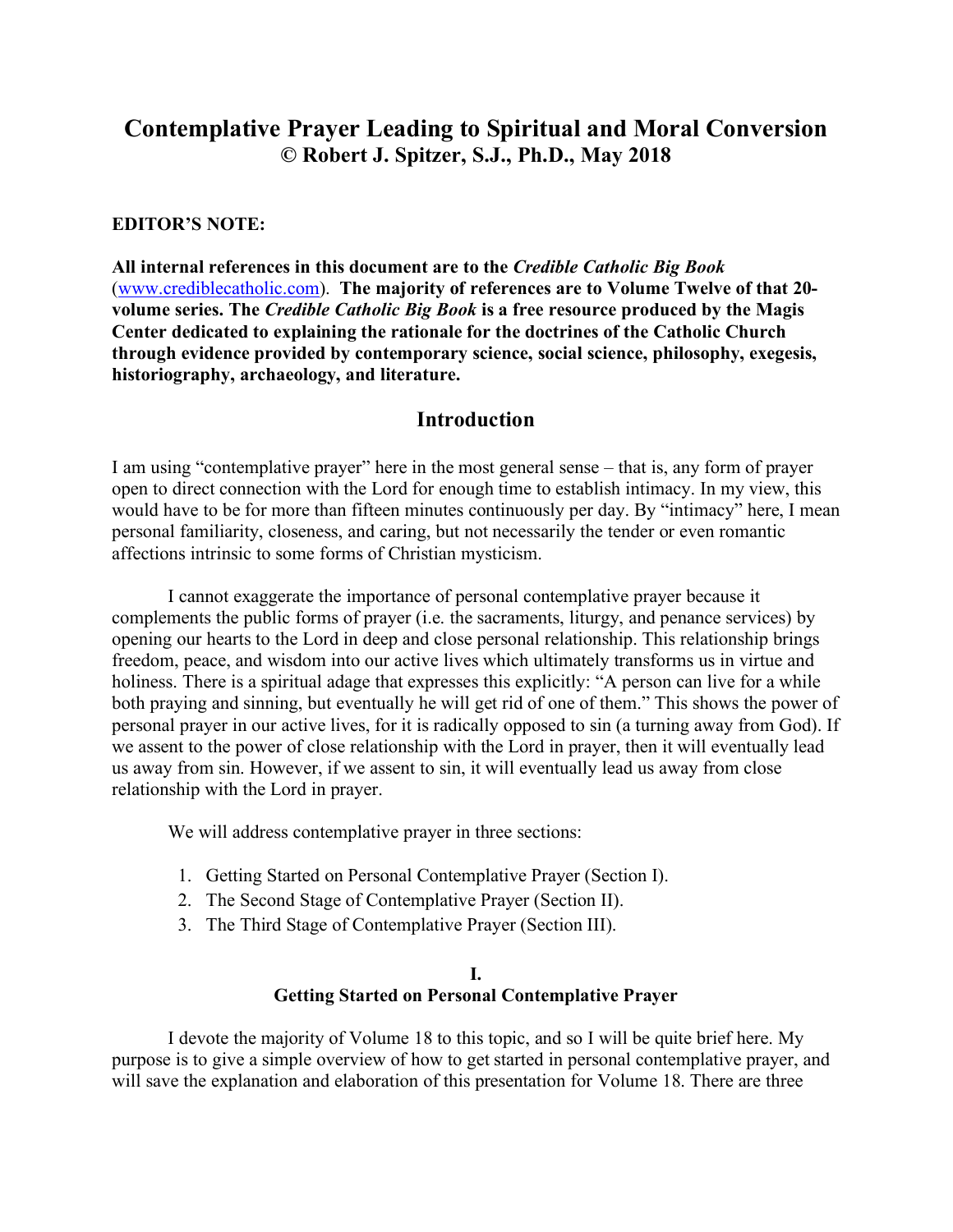major principles of the spiritual life that are essential to doing this. I will briefly discuss each in turn.

### **I.A The First Principle of Contemplative Prayer -- Consistency**

First, *consistency* is the most important dimension of establishing a personal relationship with the Lord. In this respect it resembles all personal relationships. We need dedicated time and presence to others to get to know and appreciate them better. Normally, this brings us closer to them, and we begin to commit ourselves more fully to them. Eventually our commitment becomes strong enough to prioritize them in our lives, to care about their welfare, to care for them, and ultimately to sacrifice ourselves for them. The more time and presence we consistently bring to our relationships, the stronger our bond in friendship and love becomes. The same holds true for our relationship with God.

 One might object that our human friends are visible and affectively responsive, but the Lord is invisible and frequently silent, so there must be some difference between the dynamics of divine and human friendship. True enough, but make no mistake about it – the Lord's presence, though invisible, can be quite palpable. As we acknowledge His presence and love to us and proceed to our contemplative prayers, we might feel relief from emptiness, loneliness, and alienation, or feel a subtle sense of peace that calms us and leads to trust. We might also have a subtle awareness of God's sacredness and/or love. These are some indications that we are not alone, and that another profoundly transcendent interpersonal consciousness has drawn close to us in His compassion and peace. If we remain close to Him for the set time of our prayer, day after day, we can be sure that He will make His presence more profoundly felt, and above all, He will transform us through our relationship with Him.

 Now, take a few moments to consider what a good time might be for consistently committing yourself to a minimum of fifteen minutes of personal prayer every day. It is just as important to avoid making your prayer time too long as making it too short. Fifteen minutes is a great starting time for those who are beginning personal contemplative prayer, but avoid any time period that is too long to be sustained over the course of time. If you select an initial prayer time of say thirty minutes, and you suddenly find yourself bored, distracted, or sensing that it is unmanageable, then back away from this, and go to twenty minutes, and then test it. Consistency and manageability is far more important than the initial length of time given to prayer. Don't worry – your prayer period will grow over the course of time (see below).

 If you are anything like me, there is no substitute for the morning – immediately after getting out of bed. Be sure to wake up early enough so that you will not feel rushed by the impending requirements of the day, and if possible leave a little extra time for your prayer to go longer than you might have thought. Slip away to a place where you have some privacy, and then *stick to it every day*. There may be some days when this will be difficult, because of early morning commitments – such as plane travel at early hours. If you do have to sacrifice this time for such occasions, provide some way of making up for it during the day. If we are to be contemplatives in action – the ideal of Christian life – we must protect the time to be with the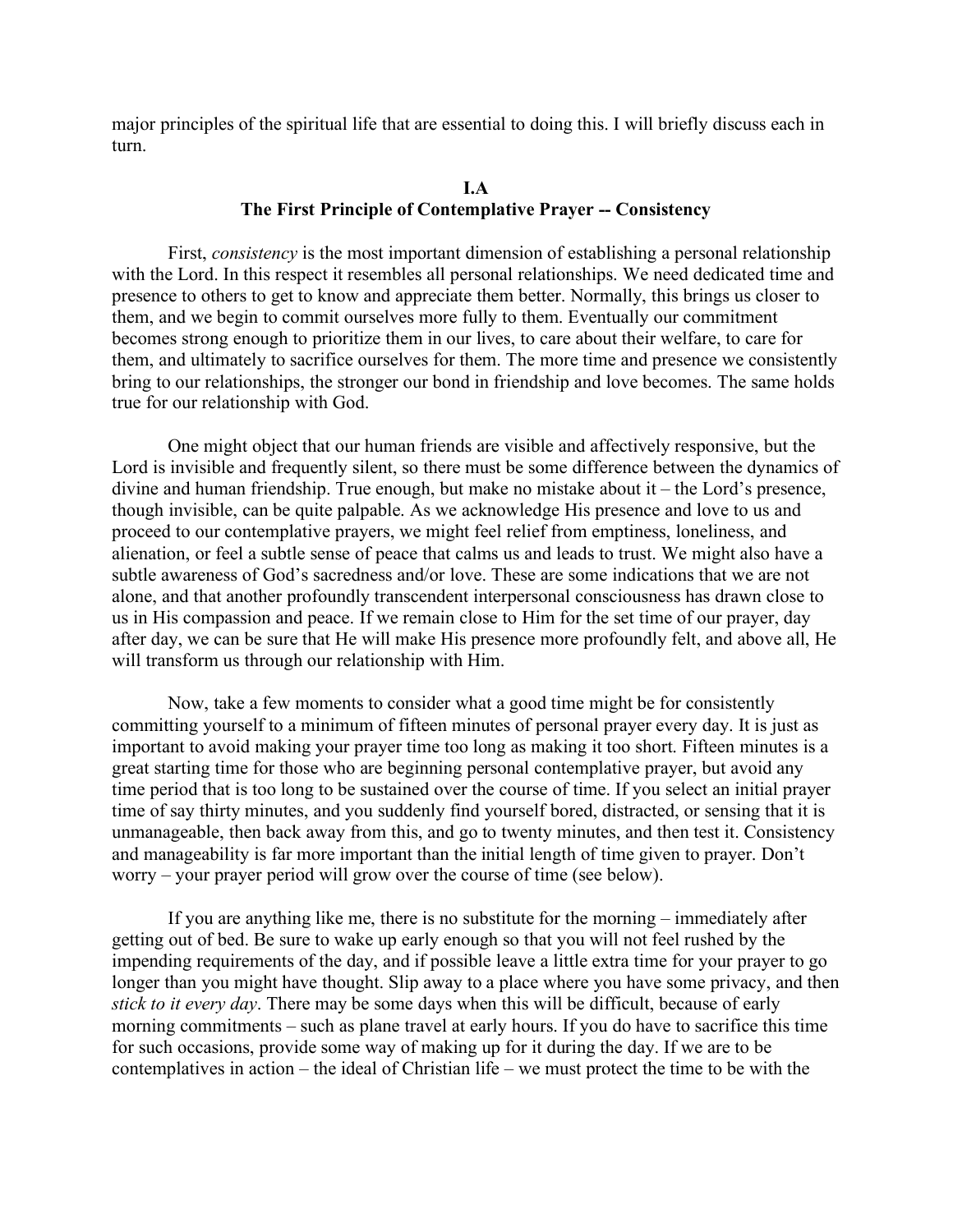Lord in prayer so that our activities won't eclipse the contemplation that will bring us closer to Him in love and transformation.

#### **I.B**

# **The Second Principle of Contemplative Prayer: Freedom and Grace for Moral Conversion**

 The second principle requires considerable nuance – the majority of the positive effects of prayer will occur after your contemplative time. Sometimes, people who initiate personal contemplative prayer expect to feel intimacy with the Lord almost immediately during their time of prayer. Though this certainly can and does occur, it frequently does not. Instead of feeling the Lord's presence, we become more familiar with Him, at ease with Him, and more comfortable with His healing hand amidst our sin and imperfection.

 Sometimes when we begin the contemplative life we might have a sense of shame, guilt, or fear that makes us very uncomfortable – even ready to bolt – when we allow the Lord to draw close to us. Though shame, guilt, or fear might be appropriate from the vantage point of our actions or lifestyle, do not avoid being in personal relationship with the Lord. When He comes close, He means only to heal us and save us  $-$  to draw us away from our enemy, the evil one, who will use every suggestion of your unworthiness to incite shame so that you will want to avoid the One who can save you. Remember, it is not the Lord who is screaming, "You unworthy wretch  $-1$ 'm disgusted with you." This is the accuser  $-$  your enemy, the evil one.

 If you allow the Lord to draw close to you in your sin and imperfection, you will feel a sense of shame that will no doubt be uncomfortable, but this is not because the Lord is angry or disgusted with you, but only because He wants to heal you and rescue you from your enemy. Instead of avoiding the Lord or finding some way of distracting yourself from your prayers, make an act of trust, such as, "Lord Jesus, I place my trust in you," or "Have mercy on me, Lord, for I am a sinful man/woman." Repeat it again and again until the urge to flee or find a distraction lessens. When you can sense God's benevolent, loving, and healing presence, consider what He is suggesting to you. Be sure of this – He will suggest something to you in a very non-judgmental way that is quite manageable. It may seem like a hurdle, but it will be a managemable one. This is the critical moment of free choice, if the suggestion truly is manageable, then ask the Lord for the grace to undertake it. Don't worry – the Lord does not expect you to be perfect. He knows you will likely fall many times, but the important thing is to try to accommodate His suggestion. I assure you that if you stay faithful to your contemplative prayer, and try to accommodate the Lord's suggestion, *it will* get easier and easier to the point where you will find yourself becoming freer and freer from the sinful proclivity that was undermining your relationship with Him.

 The reader might be thinking, "I have a hundred questions about that last paragraph." I cannot answer all the questions now, but I must address one question whose answer must be correct if we are to advance in contemplative prayer and moral life -- what do I mean by "the Lord making a suggestion?" Will the Lord be as it were, standing outside of me saying, "Bob here is what I am suggesting to you"? Obviously not. Instead, the Lord is likely to incite a thinking process that culminates in a desirable course of action – "*I would really like* to be more patient or compassionate or generous or chaste, etc. in certain specific situations." Notice that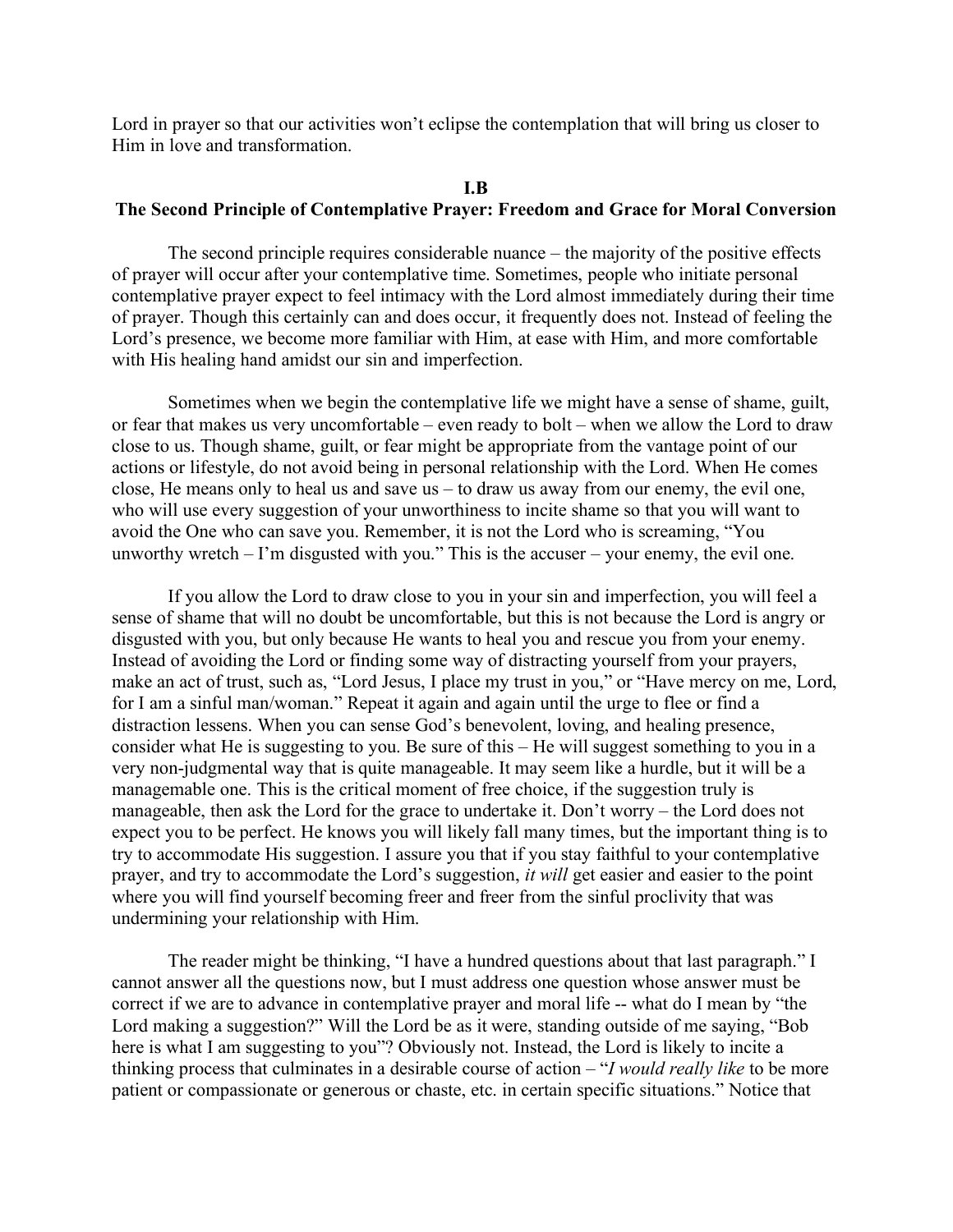this is quite different from, "I *should* be more compassionate," or "I better be more compassionate" which implies judgment by the Lord.

 The Lord is not interested in judging you, and then pushing you or forcing you to obey lest He bring down the hammer. Any such suggestion is from the evil one. Instead, the Lord wants you to see that some mode of conduct is leading you into darkness and endangering your soul – even to the point where you would actually choose the darkness over the light of love and even over the light of His heavenly Kingdom. He wants you to sense the danger posed by your enemy's grip on your freedom, and after recognizing it, to call to Him (the Lord) for help to lead you out of the darkness. At this juncture *you* will desire to change your conduct precisely because it is so dangerous to your state of being and even your salvation. If you resolve to follow your desire to get out of the darkness, the Lord will give you the grace to keep that resolve going. Yes – you might fail many many times, but if you get up, ask for forgiveness, make an act of trust in the Lord, and continue to follow your resolve (all the while maintaining your daily practice of contemplative prayer), then I guarantee you will get better at what the Lord is suggesting to the point where you will be able to leave the darkness behind and enter more fully into His light.

 I recall my novice master, Fr. Gordon Moreland, telling this sage story about how the Lord feels as we begin the process of personal contemplative prayer, spiritual conversion, and moral conversion. As we begin, the evil one sweeps in immediately and plants the image of a really angry parent who discovers that we have habituated ourselves to some form of darkness and sin, and screams at us that we better get our act together right now or he will abandon us or even condemn us. In contrast to this, the Lord – through the Holy Spirit – presents the image of a parent who walks into a room and sees a snake lying in the bassinet next to us – His beloved, precious, and fragile child. Instead of being angry, judgmental, and condemnatory, the parent is terrified by the impending danger lying next to us, and has only one thought in mind – to remove the danger. This is precisely how the Lord of unconditional love feels – just like the father of the Prodigal Son – yet in the case of our moral lives, He must operate within the contours of our freedom. He can't simply pick up the snake and get rid of it, He has to show us how dangerous the snake is so that we *will want* to avoid it, even though the snake has convinced us that he is quite harmless, and wants only to make us happy and fulfilled.

 Does the Lord always present such suggestions to us during our contemplative prayer? Sometimes, but by no means, always. Sometimes, the Lord will influence a dream in which an image or a narrative informs us of the mortal danger of a specific kind (or kinds) of conduct or attitude. When we awaken from that dream, we will likely remember it and be quite disturbed by it. Notice that we are disturbed not by the Lord's anger or judgment, but by the impending danger and darkness into which we have entered into our conduct or attitude. When the Lord has made the point about the danger, it is incumbent upon us to recognize the gift we have been given (even though it is disturbing), and then to pray the prayer of St. Peter as he sank into the water while attempting to walk – "Lord, help me!" If we recognize the danger (instead of running from it) and ask the Lord for help to overcome a destructive form of conduct, He will help us by *gradually* leading us to little improvements in our attitude or conduct. If we really follow through on these small steps, away from the sin and danger, your desire for that sin becomes tempered – and eventually you will lose interest in what had formerly fascinated you,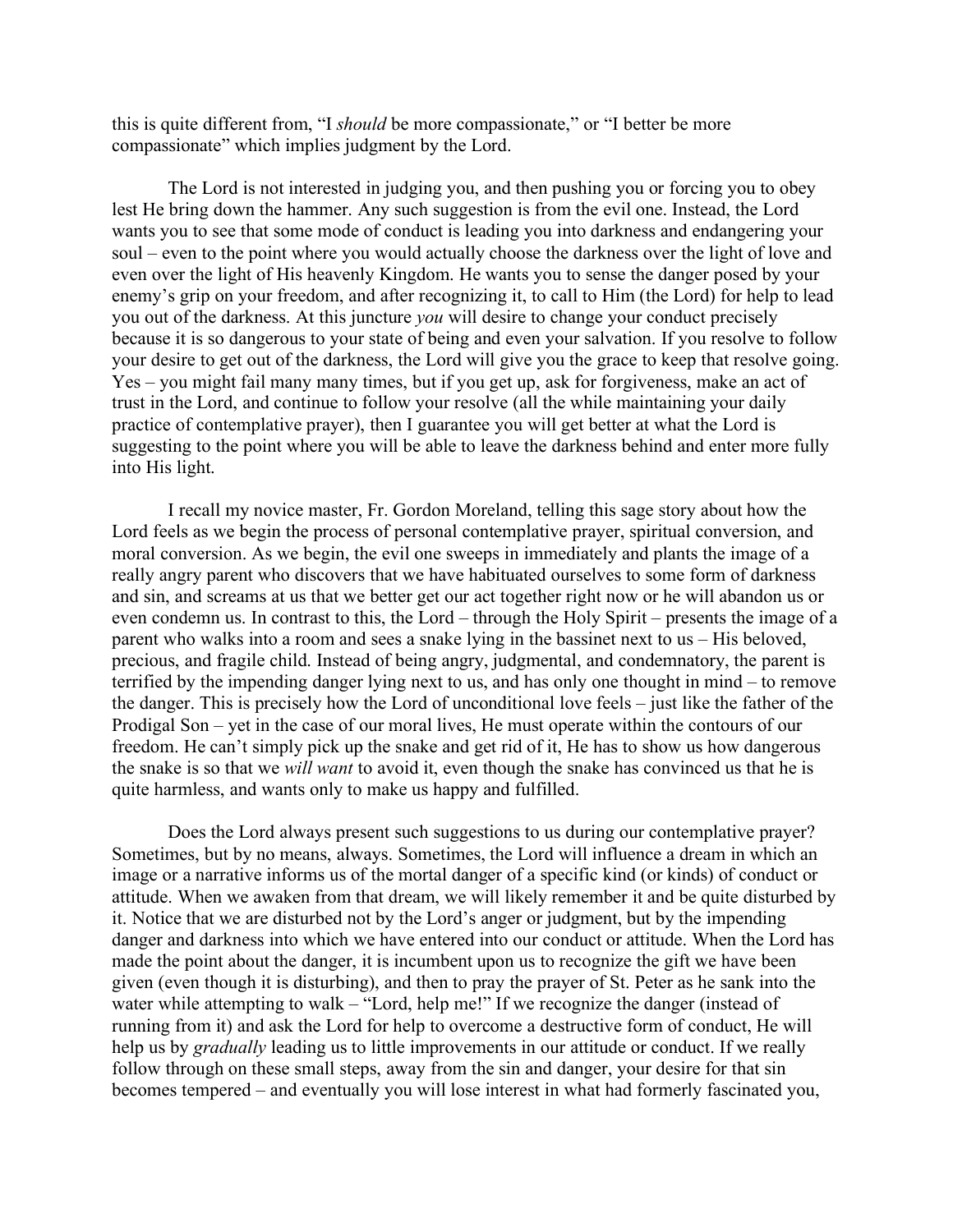and even transfixed you. Again, it may take many attempts and subsequent failures, but eventually the desire for the sin will lessen to the point where it is no longer desirable.

When I began this discussion above, I mentioned that the majority of the positive effects of prayer occur outside of prayer. The above discussion shows how the Lord accomplishes this. So long as we remain faithful to our daily contemplative prayer and follow through on the suggestions from the Lord that come to us during prayer, in our dreams, when we are awakened at 3 o'clock in the morning, or by the voices of other people, we can be sure that our desire for the darkness (of sin) will gradually subside, while our desire for the light will intensify. When this occurs, our love for the Lord will also intensify, and we will want to draw near Him in contemplative prayer for additional time, which in turn will motivate us to separate ourselves from the darkness even more – and the cycle will continue. Contemplation leads to reform within our active lives while reform of our active lives leads to deeper contemplation and love of the Lord. We might conclude this discussion by reiterating three points. First, the above life of grace and sanctity begins with fidelity to contemplative prayer every day – even if it is for only fifteen minutes. Secondly, we should expect that the majority of the fruit of prayer will occur outside of prayer. Finally, as we begin the contemplative life, contending with feelings of shame, guilt, or fear, we must trust that the Lord's sole intention is to love and heal us, and then to make acts of trust in Him so that we can remain faithful to our contemplative prayer (instead of fleeing or finding a distraction). We must then be alert to the suggestions the Lord will make through our contemplative prayer, our dreams, our feelings of cosmic emptiness, loneliness, and alienation, and through the voices of others. When we sense the impending danger and darkness of our conduct or attitudes, we will want to respond with the plea, "Lord, help me!" And the Lord will infuse His grace into our desire to flee the danger of our sin. We will ultimately succeed, because the Lord's grace will not be insufficient to flee from the darkness.

# **I.C The Third Principle of Contemplative Prayer – Selecting Times and Prayers**

 The third principle of the spiritual life is more practical than the previous one. It concerns setting out the kinds of prayers you will want to say as you begin the spiritual life, and progress in it. As you begin your contemplative prayer life, you might find that praying an entire rosary or the Divine Office is difficult to engage in a time period of  $15 - 20$  minutes. Since the objective of contemplative prayer is to come into loving connection with the Lord and open ourselves to His suggestions, I would recommend shorter prayers that can do this in a relatively short time. Therefore I would recommend five kinds of "short prayers:"

- 1. Snippets of the rosary.
- 2. Spontaneous prayers (a list is given in Volume 18, Chapter Three).
- 3. Common Catholic prayers (a list is given in Volume 18, Appendix I).
- 4. Some profound, well-known Psalms of praise, thanksgiving, petition, and repentance (a list is given in Volume 18, Appendix II).
- 5. The prayer of gratitude for all blessings.

I would recommend using combinations of these prayers and Psalms sufficient to fill about 75% of your allotted time of contemplation. Leave 25% of your time for conversation with the Lord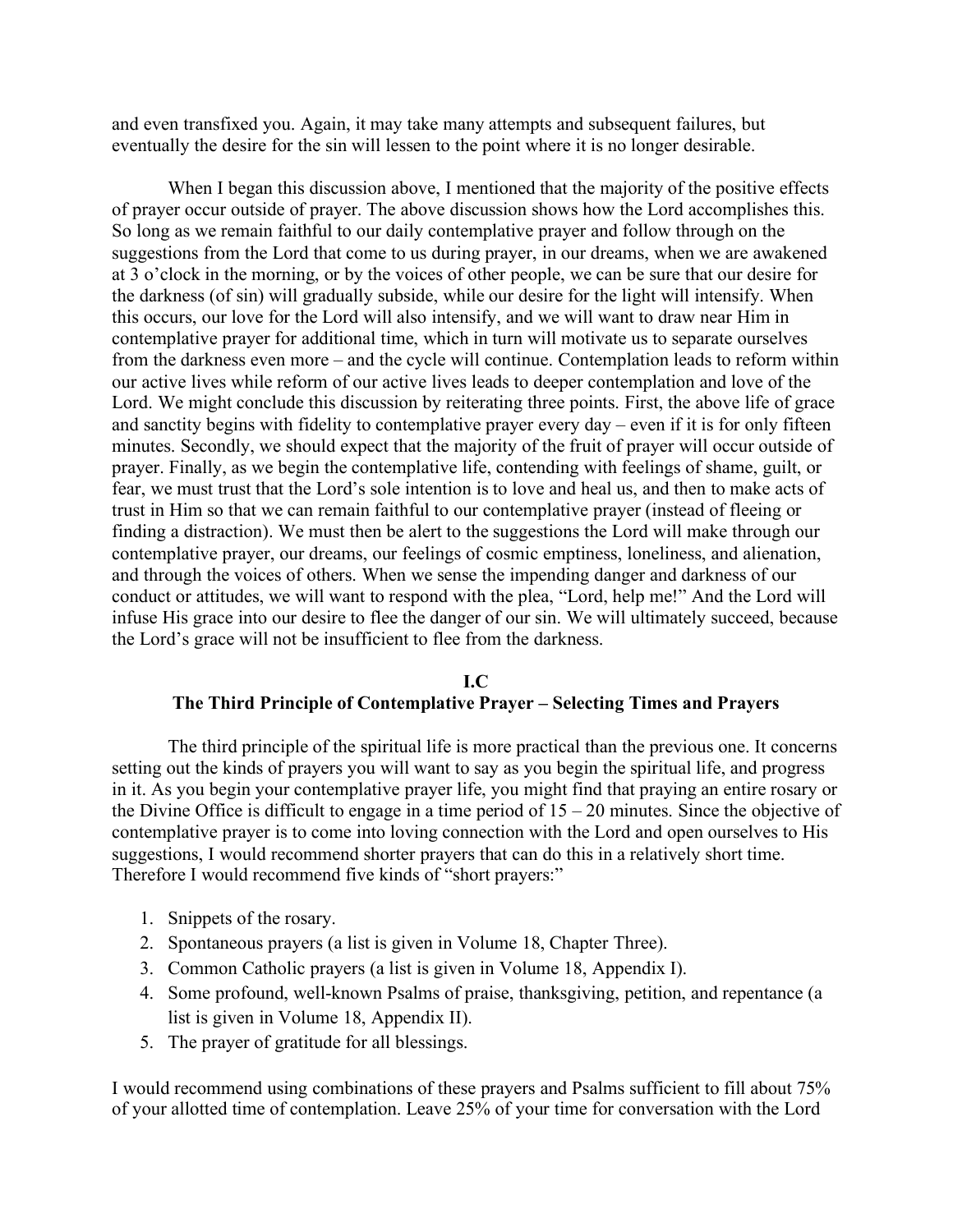about some concerns of the day or week as well as responding to some of the suggestions you sense He is giving to you.

 As you can see, beginning a contemplative life requires a bit of homework, because you will want to familiarize yourself with the spontaneous prayers, Psalms, and common prayers on the lists in Volume 18, and then make a selection of an appropriate number corresponding to the time you have allotted for contemplative prayer. Stay with the same prayers each week. If you want to change them every week, feel free to do so. But staying with the same prayers means that you can devote yourself to connecting with the Lord in prayer instead of spending time and psychic energy on deciding what and how to pray.

 Before moving to your selection of prayers, you will want to begin with the first step of all contemplative prayer -- recognizing the presence of the Lord or the Blessed Virgin. I typically use the prayer, "Lord, I know you are here and that you love me" (or if praying to the Blessed Mother – "Mother Mary, I know you are here and I know you love me)." I repeat this prayer until my consciousness is open to His (or her) presence – and He is filling me with it. This "being filled" with the Lord's presence need not have any emotional content, but oftentimes does – a feeling of peace or the sense of being near a profound friend. At the very least, I have a tacit awareness that I am not alone. When you are in this connected interpersonal state, proceed to your selection of psalms and prayers. Remember, the point is not to get through all of them, but rather to say them deliberately and lovingly while recalling His presence and love for you.

 As noted above, most of the grace of prayer occurs after your prayer session is completed. Keep alert to clues about where the Lord might be leading – interior clues as well as exterior ones. If you sense new freedom to detach from the world or one of the 8 deadly sins, take note of it and bring it back to your contemplative prayer to ask for the grace to increase that freedom until the attachment has subsided.

 Some people may find themselves in a state of "prayer block" (much like writer's block). The reason for this might stem from sinful proclivities or habits that may have been a problem in the past and continue to be so in the present. This may require a turning moment *to begin* the process of opposing those sinful proclivities or habits. The best way of doing this is to avail oneself of the sacrament of reconciliation (confession) which has the particular grace of quickening our resolve to oppose a sinful proclivity – though such opposition may only be partially or even minimally successful at the outset. If you go to confession with the intention of beginning a process of opposition to a sinful proclivity, and find that you have only a little success in contending with it, do not grow discouraged, but instead resolve to go to confession on a monthly basis. The combination of the sacrament of confession and the contemplative prayer life you are initiating will help you to break the spell and the habit of that particular sin which will in turn decrease its influence in your life. Confession tends to lessen the "prayer block" which in turn enables you to initiate a habit of contemplative prayer, which in combination with the grace of confession, tends to lessen the influence of sinful proclivity. Repeated confessions, fidelity to contemplative prayer, and speaking to the Lord about your struggles with a sinful proclivity during contemplative prayer, weaken sinful proclivities and habits. The longer we engage in the process the more we gain freedom in resisting the proclivity.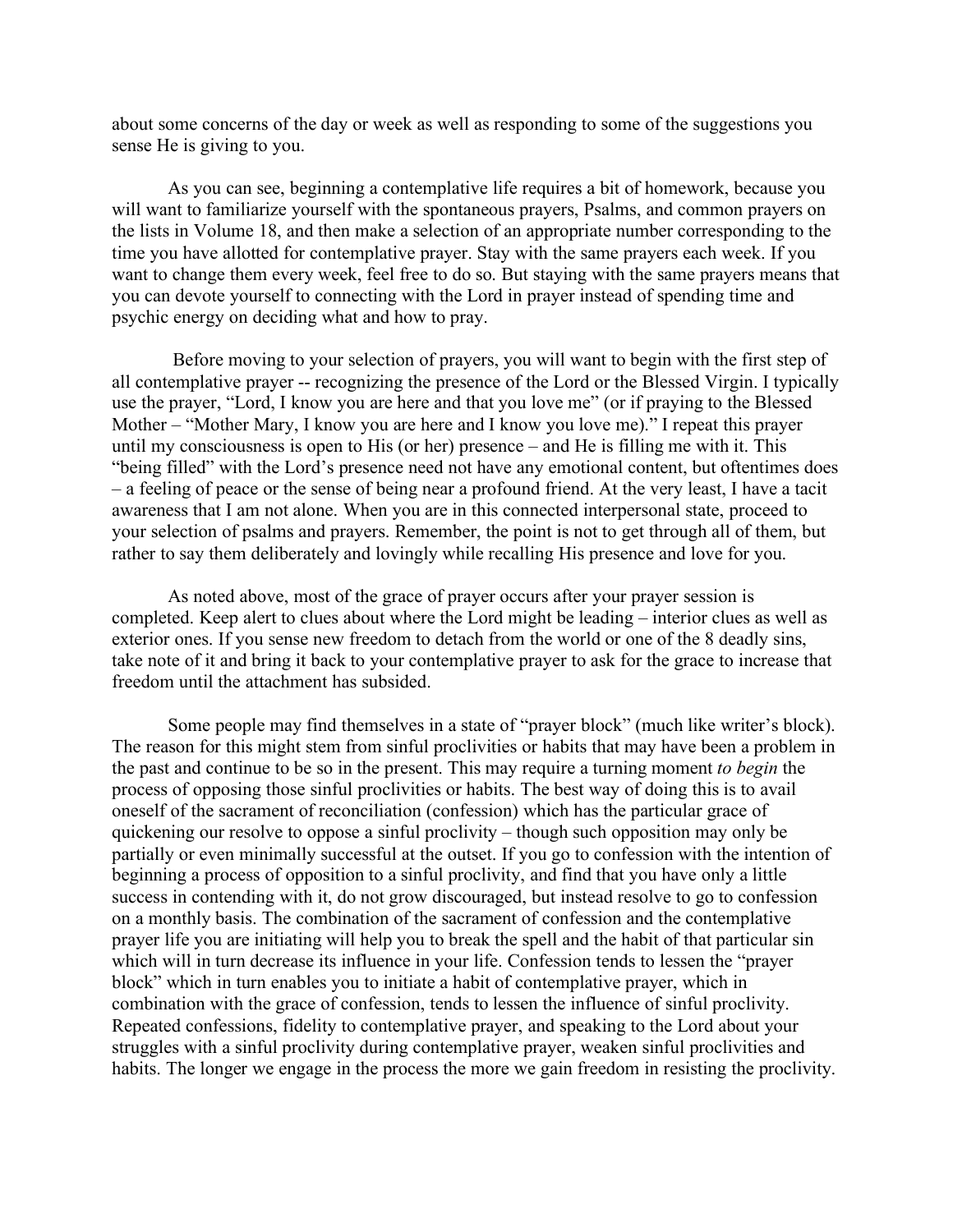There are some other complementary steps we can take from contemporary psychology – namely, visualizations and affirmations – which have proven to be quite successful in changing our subconscious identity (discussed in detail in Volume 16 – Chapters 2-3). When these are combined with the sacrament of reconciliation and a contemplative prayer life, success in breaking the spell of the proclivity is likely to occur – though it may be a long process. As the proclivity weakens, your relationship with the Lord through contemplation will strengthen – and as a result, you will bring that relationship into your active life – your apostolate, your family, your workplace, etc. At this point, you will be progressing toward the Ignatian ideal of being a contemplative in action.

 If you are anything like me, the time of your contemplative prayer will begin to *naturally* expand. If you start off with, say, 15 minutes, you may notice that you *desire* to finish your prayers, after which you discover that it took 20 or 25 minutes – and you did not notice the extra time. When this begins to consistently happen, add an extra 5 or 10 minutes to your allotted prayer time to accommodate what you desire – to be lovingly in the presence of the Lord. Do not force yourself to move to 25 minutes. Wait until the 25 minutes happens naturally. If you force yourself, you will turn your "*wanting* to pray" into "*having* to pray," which will undermine the relationship with the Lord you are trying to cultivate. Remember -- when you have completed your selection of Psalms, spontaneous prayers, and common prayers. Devote at least 5 minutes to loving conversation with the Lord. Asking Him what His desires are for you – your spiritual development, moral development, as well as life and relationship issues. When your conversation is complete, conclude with a "Glory Be."

 As noted above, when your life of contemplation becomes more habitual, you will naturally desire to spend more time in prayer. Sometimes affective desolation may cause dryness which may increase distractions. This is explained in Volume 15 (Chapter Two, Section III). Prescinding from affective desolation, the desire to be with the Lord in contemplative prayer tends to increase (along with detachment from sinful proclivities). As this occurs, you will probably experience little moments of affective consolation (see below) and will be drawn to additional spontaneous and common prayers.

 Let us now return to the subject of selecting particular prayers. The saints of the Catholic Church throughout the centuries—such as St. Paul, St. Augustine, St. Francis of Assisi, St. Thomas Aquinas, St. Ignatius Loyola, and many more -- have written literally hundreds of prayers and litanies that constitute the vast repertoire of Christian devotional prayers available today. There are many excellent prayer books that provide a large number of these prayers at a reasonable cost.<sup>1</sup> I recommend that readers purchase one or two of these prayer books and mark the pages of prayers that have potential to connect you intimately with the Lord during your daily prayer session. I have provided several of these prayers in Volume 18 to get you started, but these barely scratch the surface of our huge Catholic repertoire.

 The prayer of gratitude is particularly important and has been recognized by virtually every spiritual master as foundational to the contemplative life. Gratitude is an acknowledgement

<u>.</u>

<sup>&</sup>lt;sup>1</sup> A simple web search for "Catholic Prayer Books Amazon" will gives at least 40 excellent reasonably-priced prayer books from which to choose. The descriptions given indicate fairly clearly whether these are more traditional or contemporary prayer books.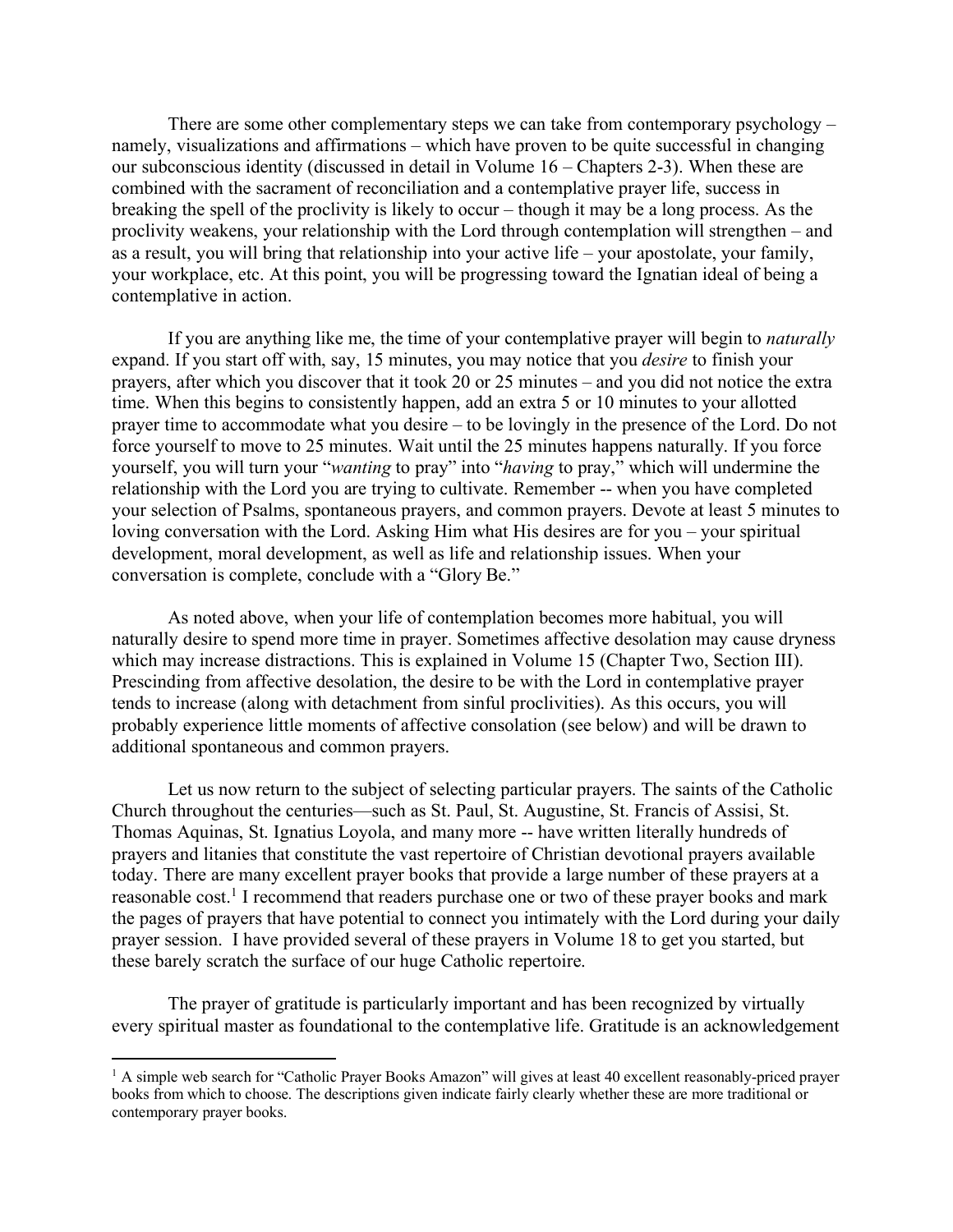that we have been blessed by the Lord which makes us aware of His presence and love in our lives. When we say "thank you Lord," it is generally infused with the recognition of His love as well as our love for Him. When we are grateful, we take nothing for granted which frees us from the entitlement mentality and from resentment toward others and God for what we do not have. There is much to be grateful for in all of our lives if we focus on what we have rather than what we do not have – our families, friends, opportunities at work and in community, and above all for our creation, redemption by Jesus, and the Church community. Though suffering can reach critical points in our lives, this too can become a blessing to help us toward our salvation – and even to help others toward their salvation.

 It is best to begin the prayer of gratitude with recent blessings – perhaps the success of a child at home or an accomplishment at work or a new opportunity in the community or work, or a spiritual insight from Church or from a book. We can also be thankful for natural beauty or the weather or little acts of friendship and love.

 You might also see the blessings in some of the challenges of life, particularly how those challenges led to detachment from a sinful proclivity or caused a change in life's meaning or direction. Don't force yourself to think of things for which to be grateful if nothing is coming to mind. Instead, focus on some more general dimensions of your life, such as your spouse, children, friends, gifts and talents, faith, residence, and even the blessings you have received in the past. I recommend making a little "Book of Gratitude" that details the many areas where we may find the Lord's providential hand helping us. Volume 18 has a detailed explanation of both the prayer of gratitude and Book of Gratitude that will help reader's engage in this practice on a regular basis.

When you become accustomed to some of these prayers (common prayers, spontaneous prayers, psalms, and the prayer of gratitude), you may notice little lucid moments of the Lord's (or the Blessed Virgin's) presence and love (called "affective consolation"). This presence may be quite subtle—like a tacit awareness or a memory of a past moment when His presence was evident. Sometimes His presence will be more than tacit, and you will be aware of a sense of peace or "being at home" that goes beyond purely natural manifestations of these feelings. Sometimes you may feel a sense of holiness, sacredness, and unity that is quite other worldly, and sometimes you may feel a combination of these feelings along with a sense of supernatural love and joy. You may also notice that when these feelings occur, they incite desire for more within you—and when they fade, you are left longing for the divine presence that so animated and fulfilled you. C.S. Lewis described this profound combination of feelings, filled with intense desire for the Divine Presence as "a stab of joy," using the following words:

As I stood beside a flowering currant bush on a summer day there suddenly arose in me without warning, as if from a depth not of years but of centuries, the memory of that earlier morning at the Old House when my brother had brought his toy garden into the nursery. It is difficult to find words strong enough for the sensation which came over me; Milton's 'enormous bliss' of Eden (giving the full, ancient meaning to enormous) comes somewhere near it. It was a sensation, of course, of desire; but of desire for what? Not, certainly, for a biscuit tin filled with moss, nor even (though that came into it) for my own past---and before I knew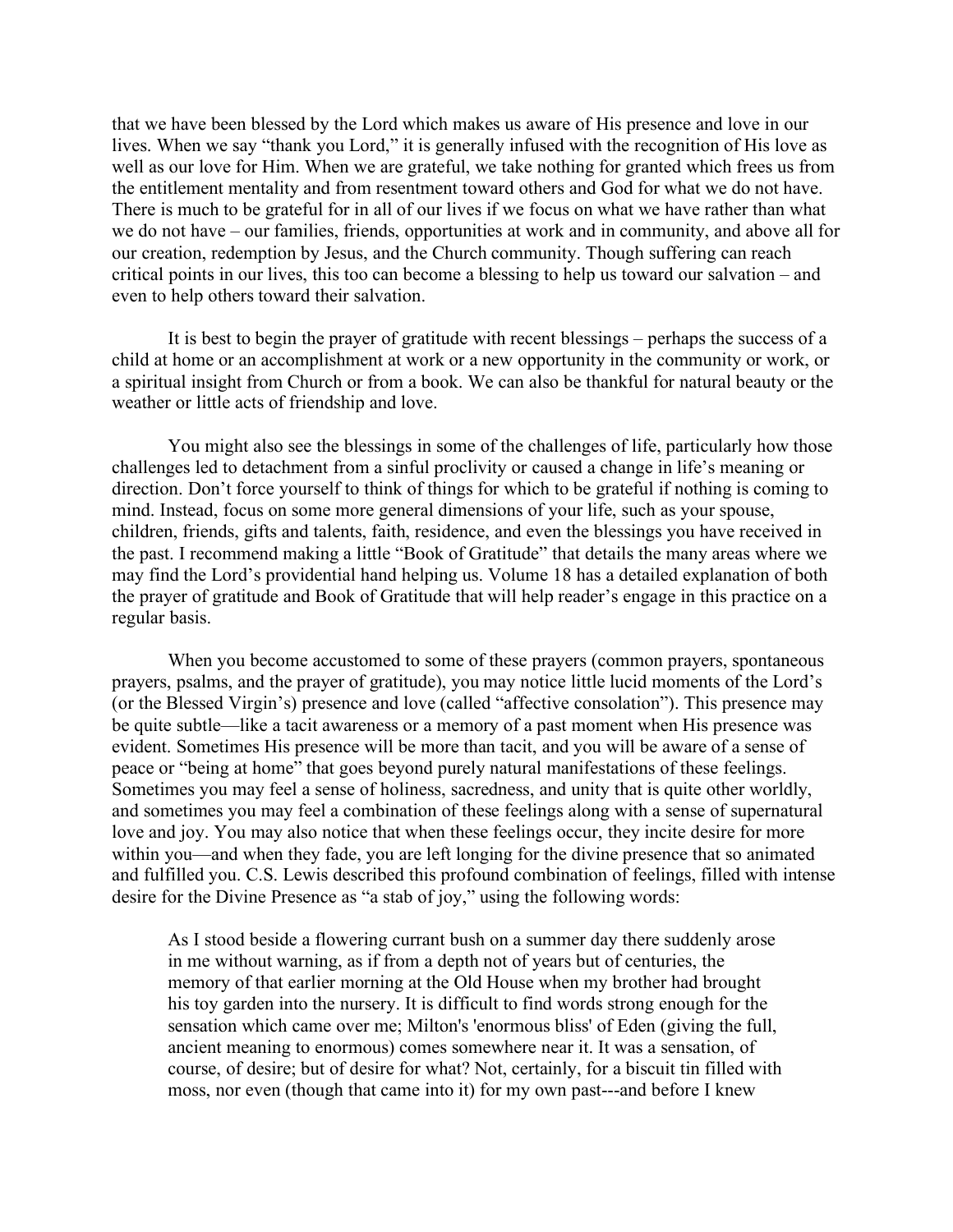what I desired, the desire itself was gone, the whole glimpse withdrawn, the world turned commonplace again, or only stirred by a longing for the longing which had just ceased. It had taken only a moment of time; and in a certain sense everything else that had ever happened to me was insignificant in comparison."<sup>2</sup>

 Most of the time, our contemplative prayer will not elicit this type of profound feeling, but it is not unusual for the Lord to provide a tacit awareness of His presence and Love when we recall His presence and pray in the words the saints have given us. Though this feeling can be quite subtle, it deepens our conscious and subconscious sense of the Divine Presence that carries over into the rest of our day, and provides the basis for detaching ourselves from the things of this world (moral freedom). It might be helpful to scrutinize one or more Catholic prayer books and study some of the prayers given there until you land upon one or more that resonates with you. Remember, before praying, call to mind the presence of the Lord or our Blessed Mother and affirm their love for you, using a prayer similar to this—"Lord, I know you are here and I know you love me." Do not think about your feelings or how the Lord might be interacting with you during the prayer, simply pray it, trying to intend what its saintly author meant to express. Even if we do not notice the above feelings or effects on a daily basis, we may be sure that we will notice them over the long term, for contemplative prayer provides a very powerful foundation for transformation in the heart of Christ, catalyzing the transformative power of the Holy Eucharist.

 If you remain faithful to this contemplative prayer life, whether it be 15 minutes or 45 minutes, you will begin to make spiritual progress – more aware of the Lord's love for you and even your love for Him, a greater sense of freedom to detach oneself from the world and deadly sins, a greater sense of the Lord's presence to you during the day, and a transformation in the quality of your actions -- most especially with the virtues of love mentioned by St. Paul in Corinthians 1:13 – greater patience, kindness, and compassion as well as greater control over anger, boasting, rejoicing in evil, etc. Regular contemplative prayer is a game changer, because simply being present to the Lord or the Blessed Virgin makes their presence "rub off" on us. Their presence and love transform our hearts precisely in the manner described by John Henry Cardinal Newman – "*Cor ad cor Loquitur*" – "heart speaking to heart."

 As your contemplative prayer life expands, you may want to move into one of the more lengthy forms of contemplative prayer listed below.

#### **II. The Second Stage of Contemplative Prayer – Extended Discursive Prayer**

 As we advance in contemplative prayer, we become progressively more aware of the loving presence of the Father, Jesus, the Holy Spirit, and the Blessed Virgin to the point where we desire (are drawn into) deeper prayer – beyond 20 minutes (as might be the case with the prayer methods mentioned above). At this juncture, we will probably want to add a more extended form of prayer and meditation to the spontaneous prayers, common prayers, and familiar psalms mentioned above. What kinds of prayer can lead to an intimate (close and caring) connection with the Lord? There are literally dozens upon dozens of such prayer forms, but I will

 $\overline{a}$ 

<sup>2</sup> C.S. Lewis 1966 *Surprised by Joy: The Shape of my Early Life* (NY: Harcourt, Brace, Jovanovich) pp 22-23.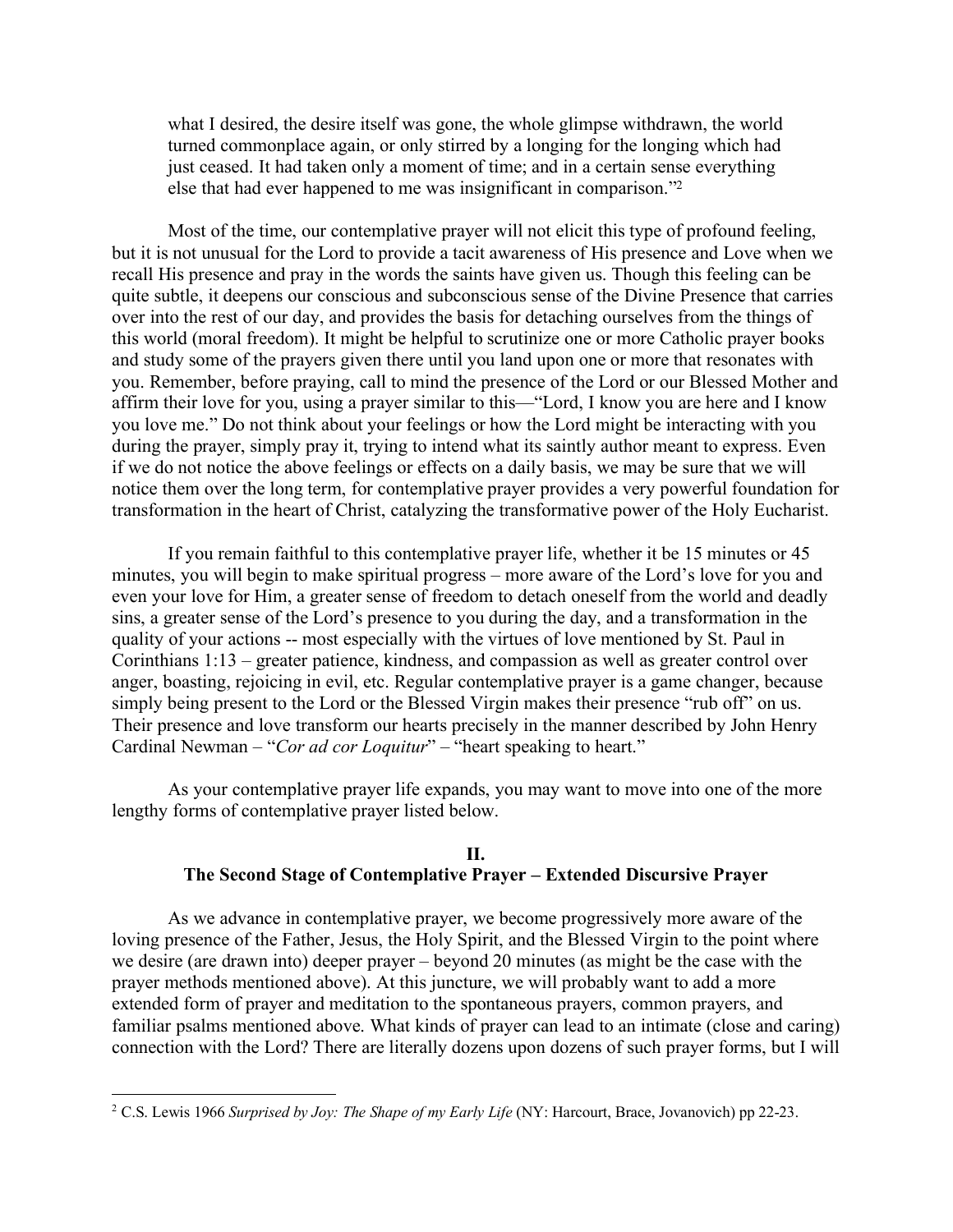address two that have been particularly helpful to me – the rosary (Section II.A) and the divine office -- Liturgy of the Hours (Section II.B).

### **II.A The Rosary**

 The rosary is one of the most powerful vehicles for initiating and maintaining contemplative prayer. Every recent pope and canonized saint has recommended it repeatedly, and it has been part of every major Marian apparition of the 19th and  $20<sup>th</sup>$  centuries – e.g., Lourdes, Fatima, and Medjugorje. The Catholic spiritual tradition has, since its inception, integrated Marian spirituality into the foundation of its prayer – both communally and individually. Icons and prayers to Mary are found in the art and inscriptions of the catacombs – and in every artistic era since that time. The rosary does not exhaust Marian spirituality in the Catholic Church. There is a richness of Marian reflection (Mariology), Marian feast days, litanies, novenas, hymns, special prayers, and extra-liturgical celebrations. Several of the Marian pilgrimage sites – particularly Lourdes, Fatima, and Guadalupe have miracles associated with them (see Volume 3, Chapter 9) – and Lourdes has a permanent medical-scientific commission (the Lourdes International Medical Bureau) permanently set up to assess and archive those miracles (see Volume 3, Chapter 9, Section I for details on this).

 In the midst of this plentitude, the rosary still stands out as spiritually significant, because it is so helpful for initiating and maintaining a contemplative life. It incorporates the motherly love of the Blessed Virgin into praise and prayers to the three persons of the Holy Trinity in a simple, repetitive, and diverse way. The presence, love, and assistance of the divine persons and the Blessed Mother are evident – which makes it an ideal foundation for contemplative prayer.

 The rosary is also an invitation into meditation on the major events in the life of Jesus and the Blessed Virgin. There are four major sets of meditations, called "mysteries" that most of us are familiar with and can focus on while reciting the "Hail Mary":

- 1. The Joyful Mysteries—The Annunciation, The Visitation, The Birth of Jesus, The Presentation, and The Finding of Jesus at the Temple.
- 2. The Luminous Mysteries—The Baptism of Jesus, The Wedding Feast at Cana (First Miracle), The Preaching of the Kingdom of God, The Transfiguration, and The Holy Eucharist.
- 3. The Sorrowful Mysteries—The Agony in the Garden, The Scourging of Jesus, The Crowning with Thorns, The Way of the Cross, and The Crucifixion.
- 4. The Glorious Mysteries—The Resurrection, The Ascension, The Gift of the Holy Spirit, The Assumption, and the Coronation of Mary

 There is much to be said about meditating on these mysteries and familiarizing yourself with them, but that is beyond the scope of this short explanation on one of the Church's foundational forms of extended contemplative prayer. I would recommend getting one of the many books written on this, such as, *Scriptural Rosary* (by Christianica), *The Contemplative Rosary with St. John Paul II and St. Teresa of Avila*, or *Pray the Rosary* (St. Joseph Edition).

 It is more important to pray the rosary thoughtfully and intentionally than to "get it all done." Though meditating on the mysteries can be an excellent complement to the prayers of the rosary, the prayers themselves are more than sufficient to establish intimate connection with the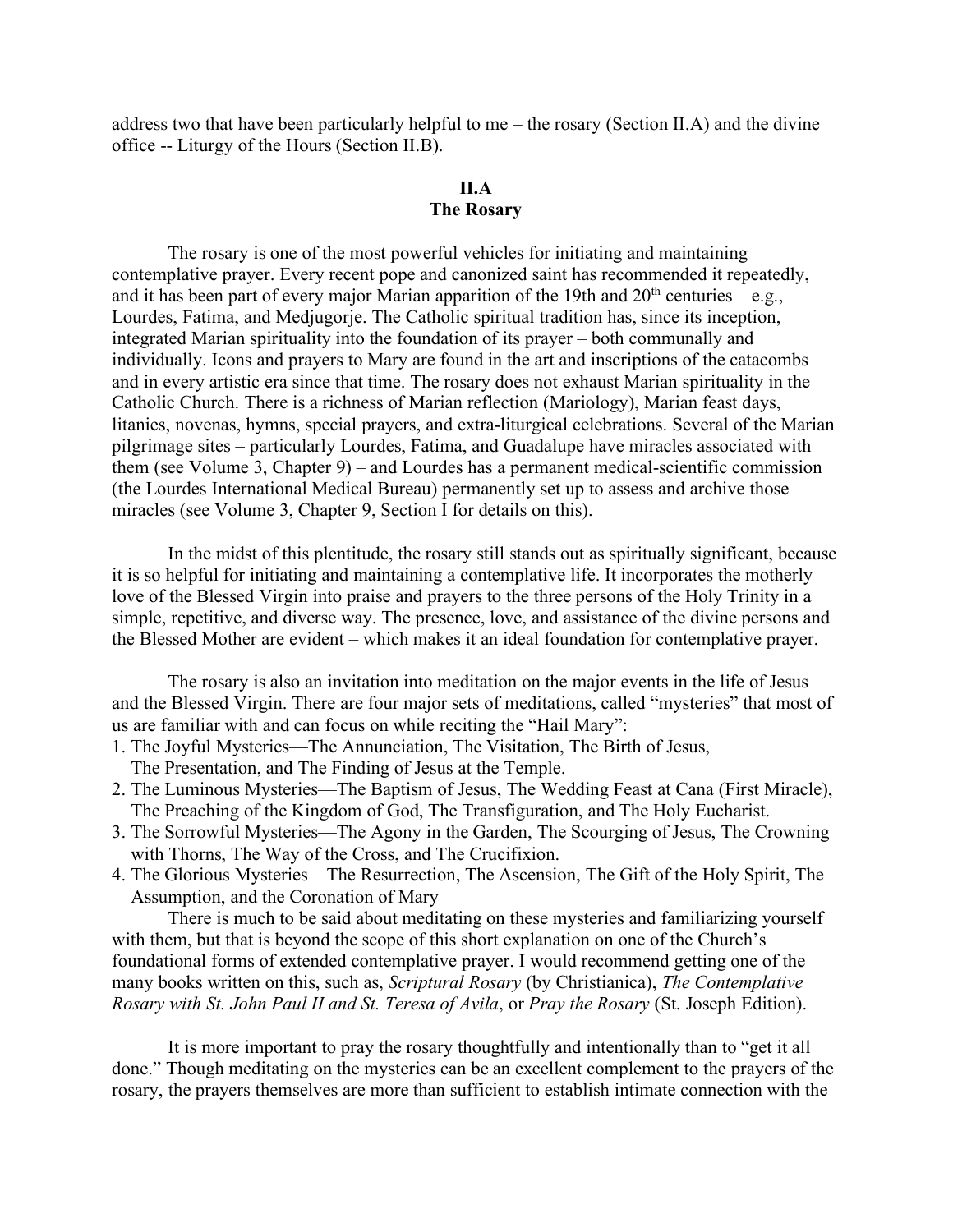Father, Jesus, and the Blessed Virgin. As I am praying the well-known words of the Our Father, the Hail Mary, and the Glory Be, all kinds of other words, feelings and intuitions seem to pop up through inspiration of the Holy Spirit or through my subconscious mind. Thus it is not unusual for me when I am saying, "Hail Mary full of grace," to be thinking or feeling, "Gentle Mary full of grace," or when I am praying, "the Lord is with thee" to be thinking or feeling that the Lord is with *me* through her. Similarly, I can be saying or feeling that "I love you" or "I thank you" or "I am happy to be with you" as I am saying the seemingly unrelated words, "Blessed are you among women and blessed is the fruit of your womb." The point I am trying to make here is that we need not focus on the precise discursive words of the prayer, but on the spirit of giving praise to the Lord or the Blessed Virgin through the prayer which opens us in turn to the inspirations coming from the Holy Spirit or from our own conscious or subconscious inclinations. When this happens, we are making an intimate connection – establishing familiarity, close friendship, and care for those to whom we are praying.

 Sometimes contemplative prayer goes beyond the feelings and intuitions of intimate connection with the Lord or the Blessed Virgin – because *they* make their presence felt in a more evident way than simple tacit awareness. Sometimes we can feel the immensity of their presence or the beauty of their holiness and virtue, and sometimes we can feel the intensity of their love filled with unity, joy, mystery, and holiness. These more intense experiences are more rare than the less passionate awareness (or tacit awareness) of the Lord, but their episodic occurrence assures us of the Lord's deep love and care for us. Though these more intense experiences are important for our close connection with the Lord, they are not necessary for moral freedom and moral action. The simpler kinds of awareness or tacit awareness are sufficient for this.

 Contemplative prayer brings us close to the Lord and to the Blessed Virgin, assuring us of the fact that we are loved and cared for by an affectionate, humble, gentle, compassionate, and forgiving Father, mother, and brother. This is essential for letting go of our fears, need for control, and obsession with establishing "our place in the world" (moral freedom). It should be noted that contemplative prayer and the Eucharist go hand in hand. The Eucharist connects us with the love of Christ in the depths of our hearts (transforming us and filling us with spiritual gifts) while contemplative prayer explicitizes this connection with the heart of Christ, making conscious (or at least tacitly conscious) the profound reality of Christ lying in the depths of our hearts. As such, contemplative prayer explicitizes the profound loving and transforming power of Christ in the Eucharist while the Eucharist deepens the intimate loving presence of the Lord coming from contemplative prayer. When the Eucharist and contemplative prayer complement one another, they provide a strong foundation for the detachment needed for moral freedom. It should be remembered, that spiritual conversion – even this very powerful kind of spiritual conversion – is not enough for detachment and moral freedom – we must also concertedly direct our awareness of Christ and His loving way to the process of detaching ourselves from the things of this world.

 The rosary is not the only way to make an intimate connection with the Lord in contemplative prayer. The Divine Office (Section II.B) and non-discursive contemplative prayer (Section II.C) also provide a meeting space for the Lord to manifest his familiar caring presence. Just as the words of prayer in the rosary incite words, feelings, and intuitions of God's mysterious, holy, and loving presence, so also the words of the psalms and devotional prayers go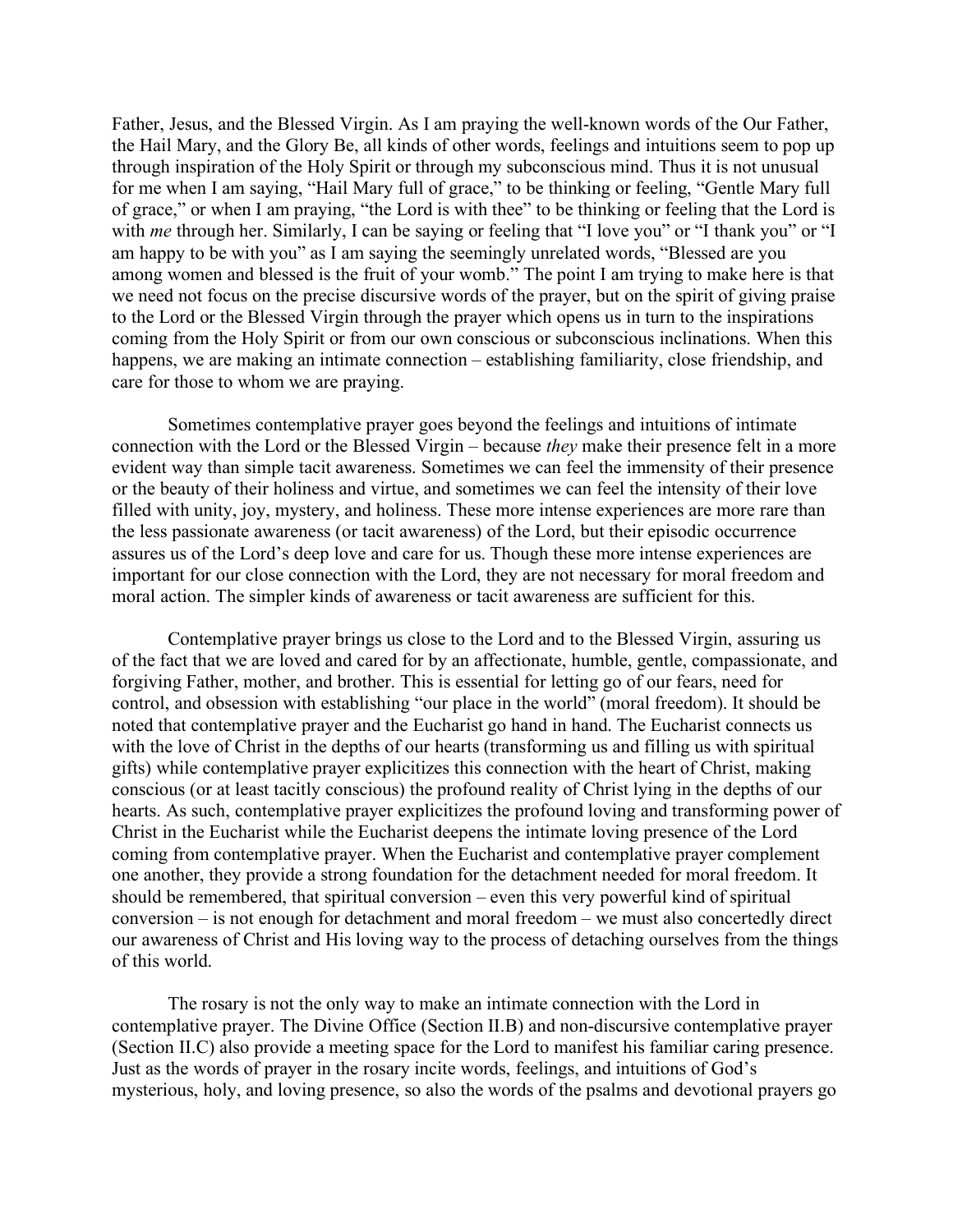beyond themselves. Though we can concentrate on the words of these psalms and devotional prayers – they will frequently lead – thanks to the inspiration of the Holy Spirit and the memories of our subconscious psyche – to new layers of awareness of the Lord's love that elicit responses instead of expressions of gratitude and love in return.

## **II.B The Divine Office and Psalms of Praise**

 Though the Divine Office (sometimes called the "Breviary" or "Liturgy of the Hours") is a part of the Church's official public worship, it can also be said individually, and can be used as a part of our contemplative life. The Divine Office has been an integral part of the Church since the 1st century, and took its inspiration from the Jewish division of a day into "hours of prayer." Though priests are obligated to pray the Office, and most monastic religious communities pray it in common, the laity is not so obliged, but is invited to do so if they wish.

The Divine Office is split into four parts  $- (1)$  Advent and Christmas, (2) Ordinary Time I, (3) Lent and Easter, and (4) Ordinary Time II. It is a terrific resource for seasonal readings, antiphons, and prayers. It is organized into a four-week cycle called the Psalter, but the prayers for the Season can be substituted by psalms, prayers, and antiphons for feasts, the memorial of saints, and other occasions. The majority of the prayers are psalms with some Old Testament canticles and New Testament canticles interspersed throughout. For readers who do not have the time to pray the Divine Office, there are a few publications that provide an abridged psalm-based resource with seasonal antiphons and reflections, the most popular of which is the *Magnificat*. 3 For readers seeking a non-psalm based prayer cycle based on the mass readings and meditations on them, see *The Word Among Us.*<sup>4</sup>

 Since the Divine Office is psalm based, it is incumbent upon readers to learn how to read the psalms in their historical context, and to "update" some of the images of ancient Israel in the psalms to reflect the reality of the modern Christian church.<sup>5</sup> For example, you can substitute the Catholic Church or the Mystical Body of Christ for the many references to the City of Jerusalem or to the nation of Israel.

 Why does the Church still use these ancient psalms as the basis for its official public and private prayer? Beyond the fact that the psalms are part of Divine Revelation and the Catholic Canon of the Old Testament, they are truly inspired hymns of praise, gratitude, and trust. The psalmists almost always seem to be in a state of wonder and awe at God's creation, His providential care for Israel (and the Church), and His desire to lead all of us to justice, virtue, and piety. It is inconsequential that the psalmists' view of nature is non-scientific and his view of God's providential care lacking the revelation of Jesus and the Church. The revelation and view of creation he does have is marked by wonder and awe, which is precisely the view we should all have of nature and human beings which is especially seen through the lens of modern science.

-

<sup>&</sup>lt;sup>3</sup> There is a free app for the daily Breviary. Go to the app store on your smart phone and subscribe to the breviary app. Simply put in the date you are using it, and the rest is automatic. 4 https://wau.org/

<sup>5</sup> See for example, Charles Miller 2004 *Together in Prayer: Learning to Love the Liturgy of the Hours* (Wipf and Stock Publishers).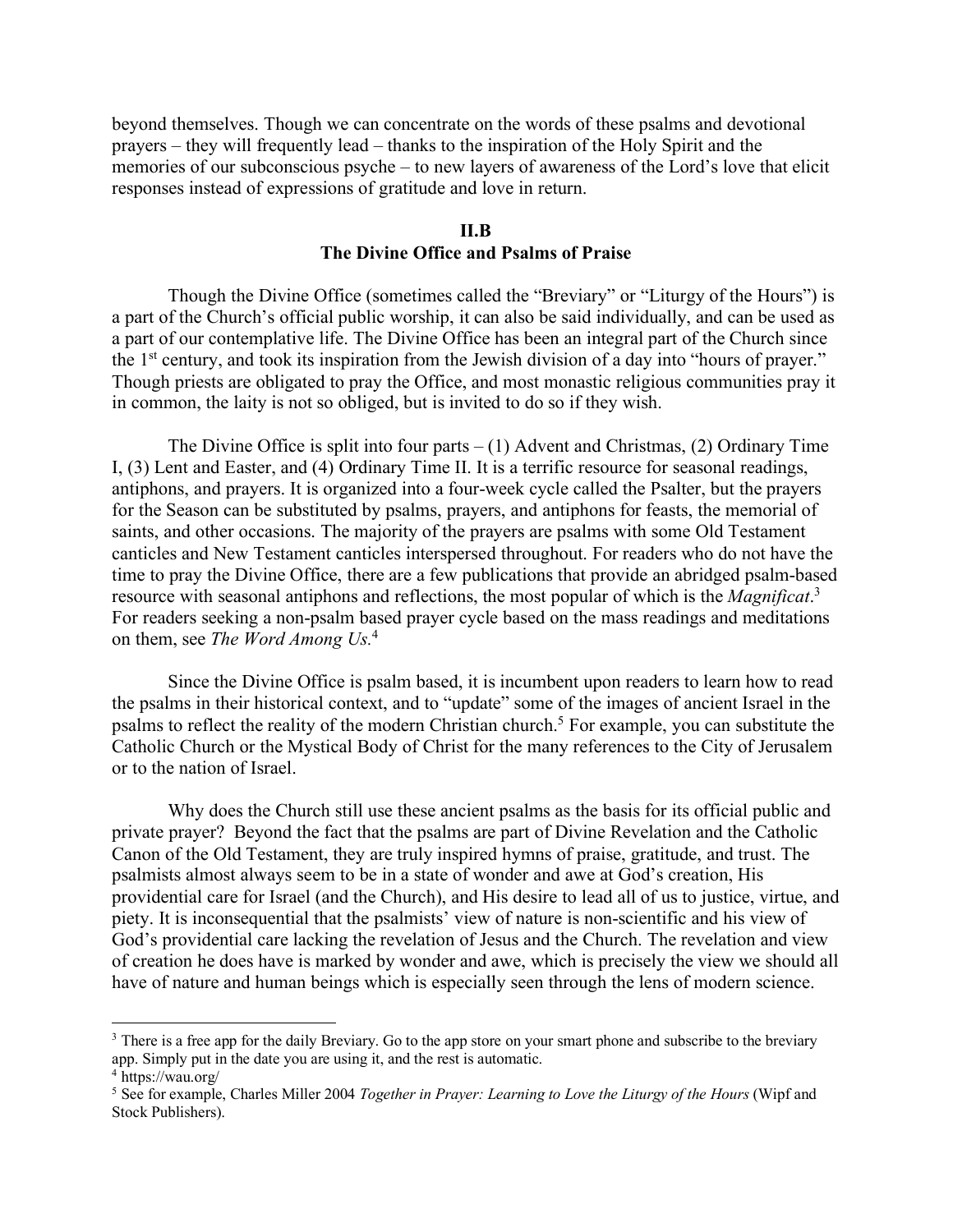Furthermore, his view of God's providential care is intimate and filled with thanks, which again is precisely the view we all ought to have. In light of the many documented and undocumented miracles and healings which are quite prevalent. I am unbothered by what a scientist would consider a naive view of nature because I am overwhelmed by the psalmists' passionate correct view of nature and human beings as mysterious, wonderful, and crafted with love. If readers can overlook some of these anachronistic features and update the psalmists' images of Israel, the Temple, and Jerusalem, the experience of praying the psalms will likely be significantly enhanced.

 I tend to personalize the psalms (when I say the Breviary by myself) by changing the impersonal "the Lord" into the personal, "you Lord." Hence when the psalm says "the Lord is my rock and my shield," I substitute, "you Lord are my rock and my shield." I have been doing this so long that I don't have to think about it anymore, and it helps me to make a personal connection with the Lord by speaking my praises directly to Him. As noted above, it does not take long for certain phrases of the psalms to leap off the page as personally meaningful, and sometimes, I feel the Lord's presence and consolation welling up through my prayer. These feelings of consolation may or may not be related to the words of the psalms, because they are caused by the Lord who chooses to make His presence felt on the basis of many factors beyond the words of the psalms and my capacity to understand. Invariably, when I feel His loving presence—even if it be as slight as a gentle breeze—I respond with closeness, trust, and love.

 For those who are not used to praying the psalms, it is important to recognize that some parts and phrases in the psalms were constructed during the time when Israel was a warrior society, and so there might be stanzas that appear to be quite violent and incongruent with the teachings of Jesus. These phrases probably *are* incongruent with the teachings of Jesus because they were formulated within a cultural context that did not know the fullness of Jesus' revelation of the unconditional love of His Father or His unconditional self-sacrificial love for the world.

 There is a principle of New Testament interpretation that we might call "Asymmetrical Hermeneutics" ("one-directional interpretation") (see Volume 7, Chapter One). This principle recognizes the development of doctrine from the Patriarchal period to the Mosaic period to the period of the Judges (a warrior society) to the Davidic kingdom to the exile to the Second Temple and finally to the fullness of revelation in Jesus. It declares that we can look *backwards*  from the fullness of New Testament Revelation to the partial revelation of the Old Testament, but not vice-versa. There is no problem with seeing the Old Testament within the much fuller framework and categories of the New Testament, because we can interpret the places of tension in favor of the New Testament. However, we cannot do the opposite—that is, interpret the fullness of Revelation in the New Testament through the much narrower framework and categories of the Old Testament. This would be like putting new wine into old wineskins. The old wineskins cannot hold it, and the new wine will burst the old wineskins leading to the loss of both (see Mt 9:14-17).

 For example, Psalm 139 is one of the most beautiful, spiritual, loving psalms in the Old Testament Psalmody. However, one stanza appears incongruent with the teaching of Jesus and the rest of the psalm: "If only you, God, would slay the wicked! Away from me, you who are bloodthirsty! They speak of you with evil intent; your adversaries misuse your name. Do I not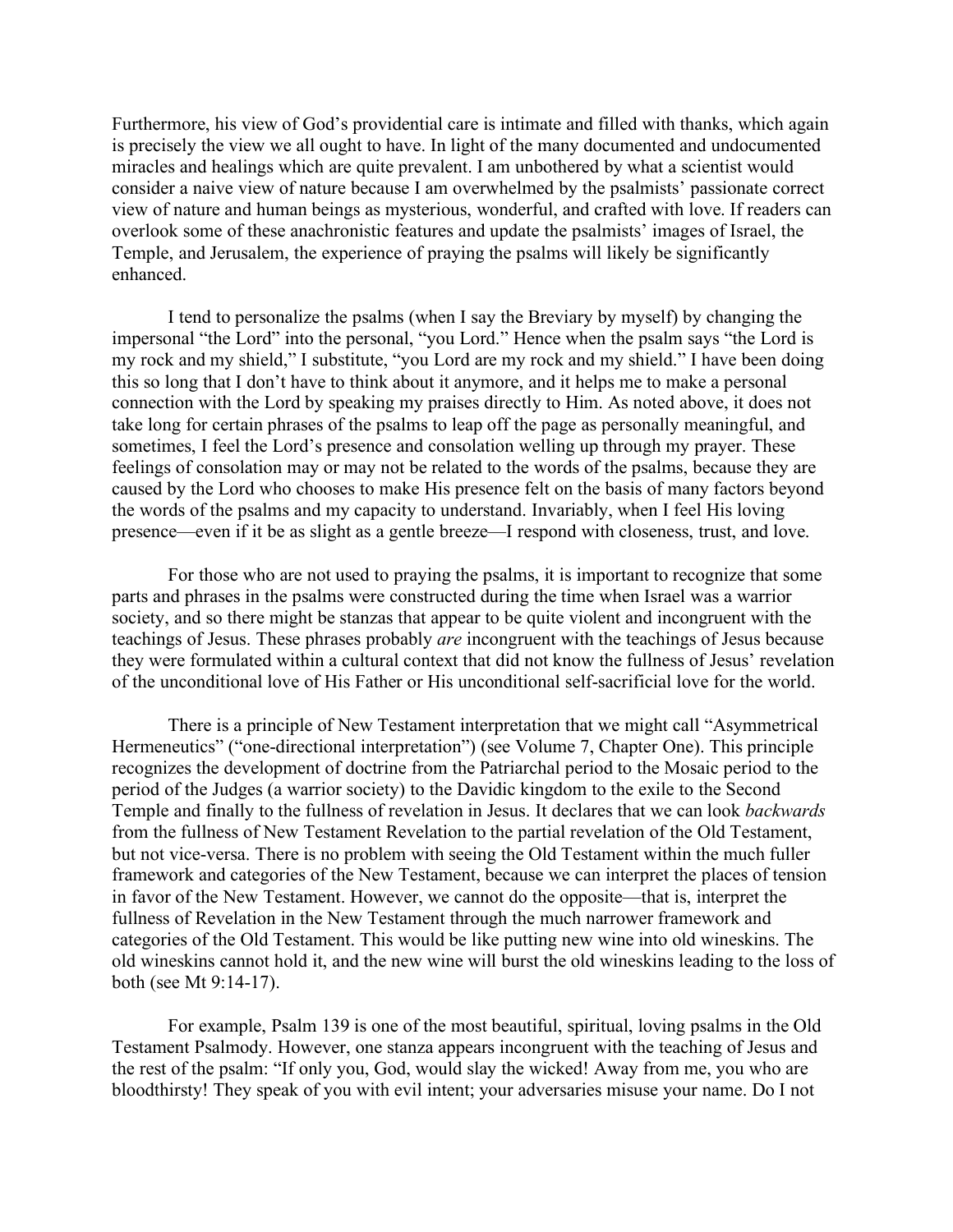hate those who hate you, Lord, and abhor those who are in rebellion against you? I have nothing but hatred for them; I count them my enemies" (Ps 139:19-22). How can we reconcile this stanza of the psalm with Jesus' command to love our enemies and do good for those who hate us in imitation of His heavenly Father (Mt 5:43-48)? We must give priority of interpretation to Jesus' commandment, and mitigate the importance of this stanza accordingly. I use this principle when I encounter these kinds of stanzas not only in the psalms, but in other Old Testament passages that are clearly incongruent with Jesus' teaching. The Breviary (and the *Magnificat*) does most of this editing work for us, but occasionally some phrases stand out as dissonant. When this occurs, I simply skip over them and proceed to the next stanza of the psalm. If you are praying the psalms in community, you cannot do this, but when you are using the psalms for your own contemplative prayer to connect intimately with the Lord, it could prove quite helpful.

 For the most part, the psalms are inspired prayers that manifest a pure love and trust of God, and honest portrayal of emotion, and a beautiful insight into His providential care. This is why the Church still uses them as the foundation for priestly and religious prayer, and recommends them wholeheartedly to the faithful. If you are not used to the psalms, you might want to start with a few psalms that are familiar and can be said on a daily basis, such as Psalm 8, Psalm 23, Psalm 51, Psalm 103, and Psalm 139. I have provided these "starter psalms" for your convenience in Volume 18 of this book.

#### **III.**

### **The Third Stage of Contemplative Prayer from Discursive to Meditative and Silent Prayer**

The third stage of contemplation is constituted by one of the following three prayer forms:

- *Lectio Divina*,
- meditation/contemplation on the gospels (e.g. Ignatian meditation) or other suggested themes from spiritual masters,
- the prayer of silence (listening and intimate connection).

*Lectio Divina* was originally a Benedictine practice to hear the word of Christ speaking specifically to an individual through the scriptures. It was not intended as a method of study or exegesis, but as a way to deepen communion with God and to follow His way through reading, meditation, and listening. The Benedictines and others have articulated several steps to help individuals orient themselves toward the message in the scripture passage for them from the Lord. There are several popular works that might help readers to enter into this meditative practice such as Michael Casey 1996, *Sacred Reading: The Ancient Art of Lectio Divina,* and also Dr. Timothy Gray 2009, *Praying Scripture for a Change: An Introduction to Lectio Divina*.

*Ignatian meditation* provides a good method for entering into an encounter with Jesus in the gospels. The point of the contemplation is to be with Jesus in the scene, to recognize the quality of His love for others (as manifest through their reaction to Him), and to love Him in return. His love for us is infectious, and induces us to imitate Him, because we enjoy being like the one we love. There are several excellent books on this subject that help beginners enter into several gospel narratives through the Ignatian method of meditation, such as, *Meditation and*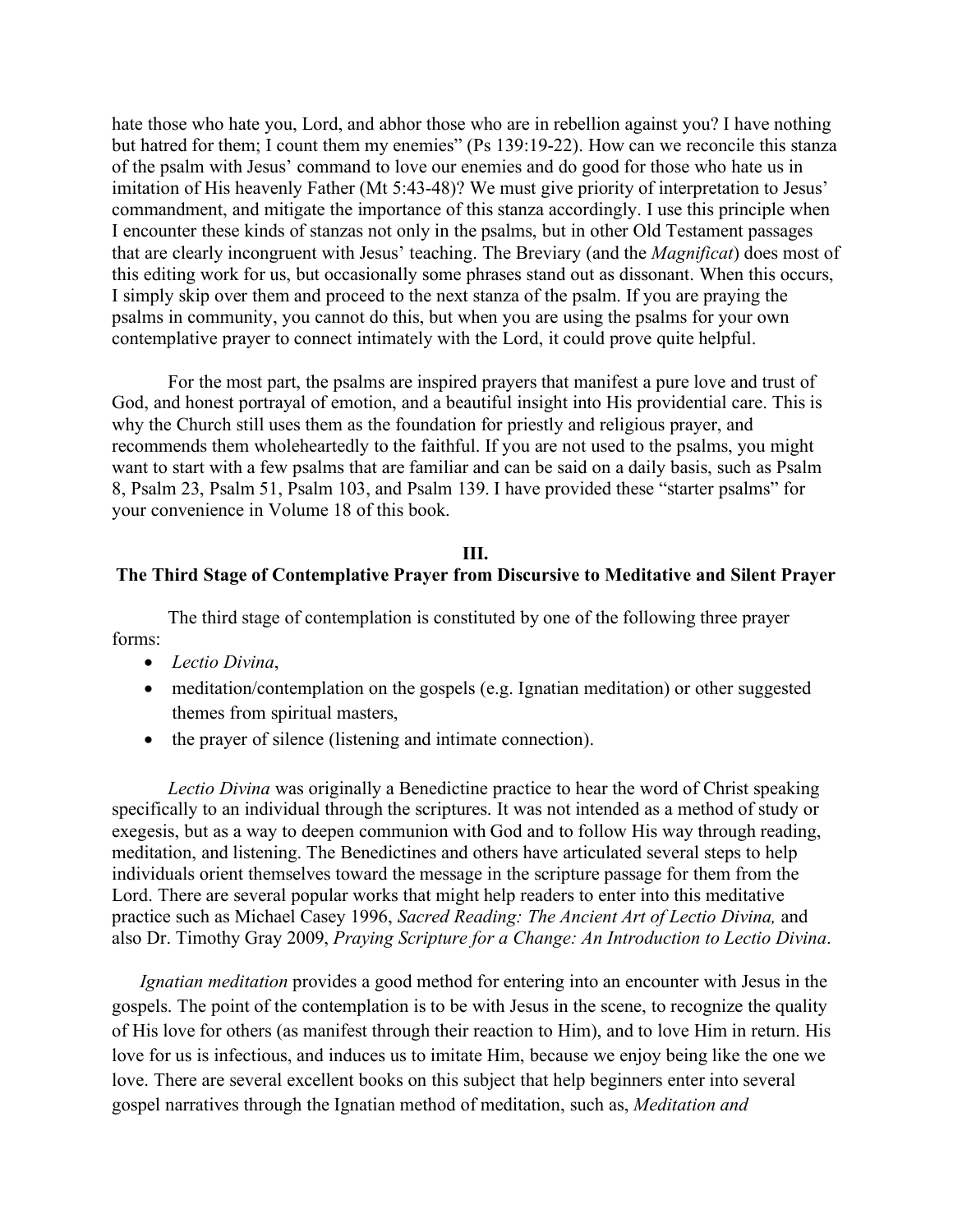*Contemplation: An Ignatian Guide to Praying with Scripture* by Timothy M. Gallagher, and *An Ignatian Introduction to Prayer: Scriptural Reflections According to the Spiritual Exercises* by Timothy M. Gallagher.

*The Prayer of Silence* is described in the Catechism of the Catholic Church as follows:

Contemplation is a *gaze* of faith, fixed on Jesus. "I look at him and he looks at me": this is what a certain peasant of Ars in the time of his holy curé used to say while praying before the tabernacle. This focus on Jesus is a renunciation of self. His gaze purifies our heart; the light of the countenance of Jesus illumines the eyes of our heart and teaches us to see everything in the light of his truth and his compassion for all men.<sup>6</sup>

Since this prayer form is virtually non-discursive, few books are written about it. The only way to truly understand it is to experience it. The objective of this kind of prayer is simply loving and trusting communion with the Lord which opens us to His suggestions and graces, His love and holiness, His peace and unity, and sometimes His silence. The Lord's silence should not be interpreted in any way as rejection by Him or indifference to us, but rather as a call to trust Him radically as He leads us and purifies us of our ego-centricity and self-concern so that we can enter more fully into the mystery of His love, holiness, and home.

 There are several doorways into the Divine Mystery through silent prayer--simply resting with the Lord, adoring Him in the Blessed Sacrament (see Eucharistic Devotion—Chapter Four, Section V of this Volume), adoring the Lord in an image of the Sacred Heart or a sacred icon, or simply sitting in a sacred place to sense the Holy Mystery of the One who comes to us. These doorways lead us to the Lord who can manifest Himself in many affective and intuitive ways both subtly and explicitly. As we rest in His presence, we open ourselves to Him in an act of self-surrender and attentiveness.

 As we rest in the Lord and open ourselves to Him through self-surrender, we let Him come to us and lead us to where we cannot lead ourselves. Sometimes we will have a subtle experience of His loving holiness and sometimes a powerful one; sometimes a sense of His call or guidance, and sometimes mere silence. As noted above, the Lord's silence does not mean indifference or rejection, but instead, purification of our egos to enter more fully into His loving mystery. Christian mysticism is focused on this journey into the mysteriously loving heart of the Lord through the fluctuations between silence and the experience of loving holiness, between desolation and consolation, being emptied and being filled, and being alone and being at home.

Volume 20 (Chapter Three) gives an explanation of this journey called "Christian

 $\overline{a}$ 

<sup>6</sup> *Catechism of the Catholic Church* Section 2715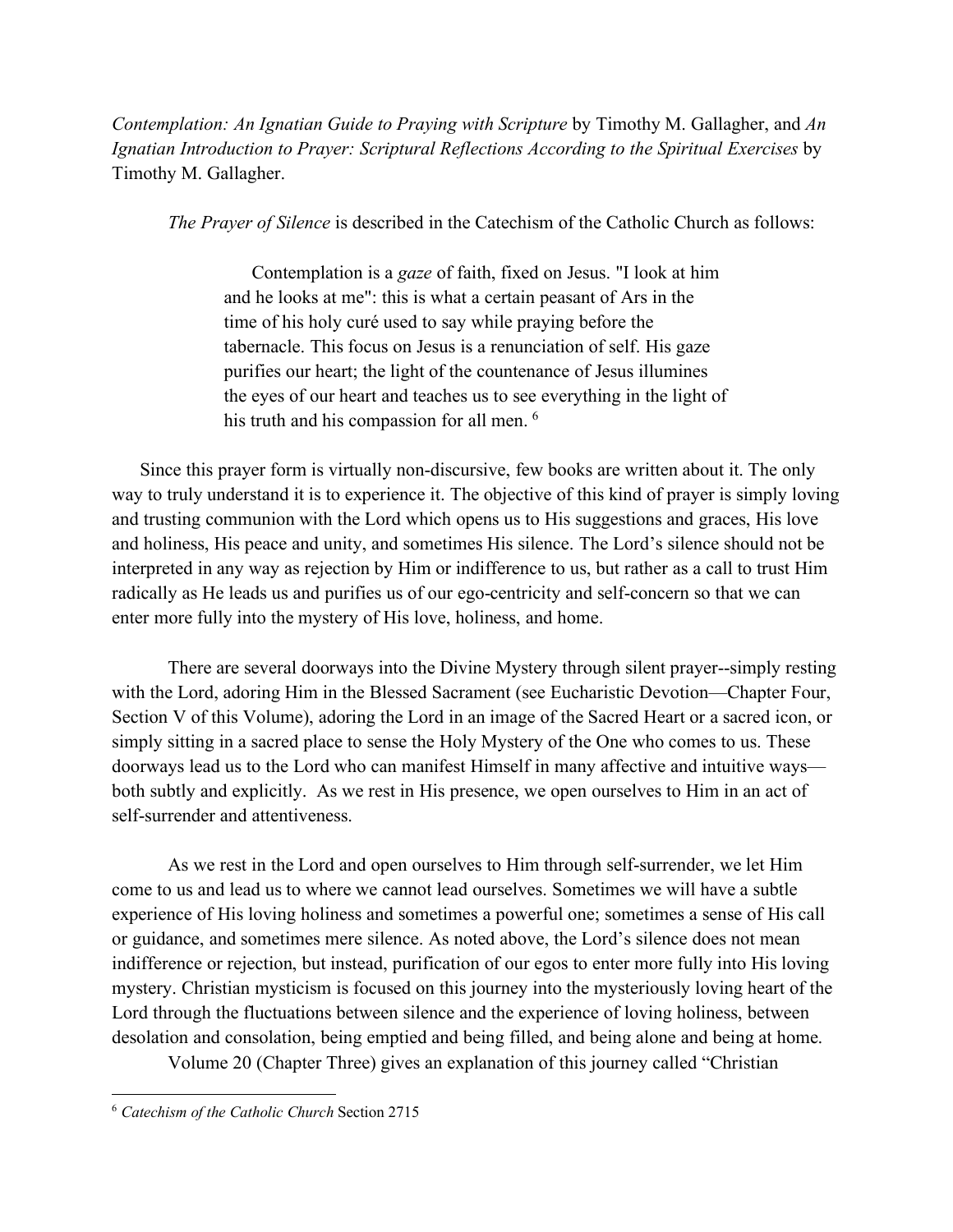Mysticism" through the works of the two great Carmelite mystics—St. John of the Cross and St. Teresa of Avila.

Let us now return to the subject of the third stage of contemplative prayer.

 As the reader may have discerned, these three forms of prayer are *less discursive* than the ones mentioned in the first two stages of contemplative prayer, and shift the focus toward meditation, non-discursive contemplation, and reverent silence.

 Most lay people who are constrained by family and work commitments will find it difficult to move into this stage of contemplative prayer because it requires additional time and private space if one is to maintain a commitment to some spontaneous prayers and the rosary or the Divine Office. If lay people are serious about making this kind of commitment, they might want to do it on a retreat or devote some time to it on a weekend once per month – or whatever may work in their schedule.

 It might be best to ease your way into the third stage of contemplation by retaining some of the more discursive prayers from the second stage, and then adding a time for *Lectio Divina,* Ignatian meditation, or the Prayer of Silence. Stay with this combination of discursive and nondiscursive prayers until you sense a distinctive call from the Lord to move further away from discursive prayer to more meditative or silent prayer. Some of the signs of the Lord's call to do this are mentioned in Volume 20, along with an explanation of these three prayer forms.

 One way of initiating a less discursive, more meditative kind of prayer through either *Lectio Divina* or Ignatian meditation is to focus on the Passion of Jesus. This meditation has been central to Christian spirituality since the apostolic age, because it manifests clearly the unconditional love that the Lord has for each of us, and His desire to save us. When we personalize the Passion, it is one of the most intimate communions we can have with the one who spared nothing to rescue us from evil and bring us into the light of His salvation.

 The Passion Accounts are by far the most detailed narratives in all four gospels, and the Passion itself lies at the heart of the Pauline and Petrine epistles. Reverence for the crucified Christ is expressed not only in the New Testament, but in practically every form of religious art from the Crucifix (positioned at the center of the Church) to the Stations of the Cross that adorn its walls. During the Middle Ages, Christ's Passion was fixed at the center of art and iconography—and the wounds of Christ factor prominently into every image of the Sacred Heart (see the explanation of these images below in Chapter 5). Christ's complete self-sacrificial love manifest in the Passion lies at the center of the spirituality of almost every Catholic saint, providing the impetus to follow and love Him out of shear gratitude. When we realize that He truly is the Son of God, and that He truly wanted to completely sacrifice Himself in love for us, it is difficult to resist His call to follow. Each dimension of the Passion Accounts reveals yet another length to which the Lord was willing to go to reveal His love and salvific intent. As we consider what He was thinking and feeling as He endured the pain and humiliation to give Himself totally to us, we are moved to respond with thanks and love.